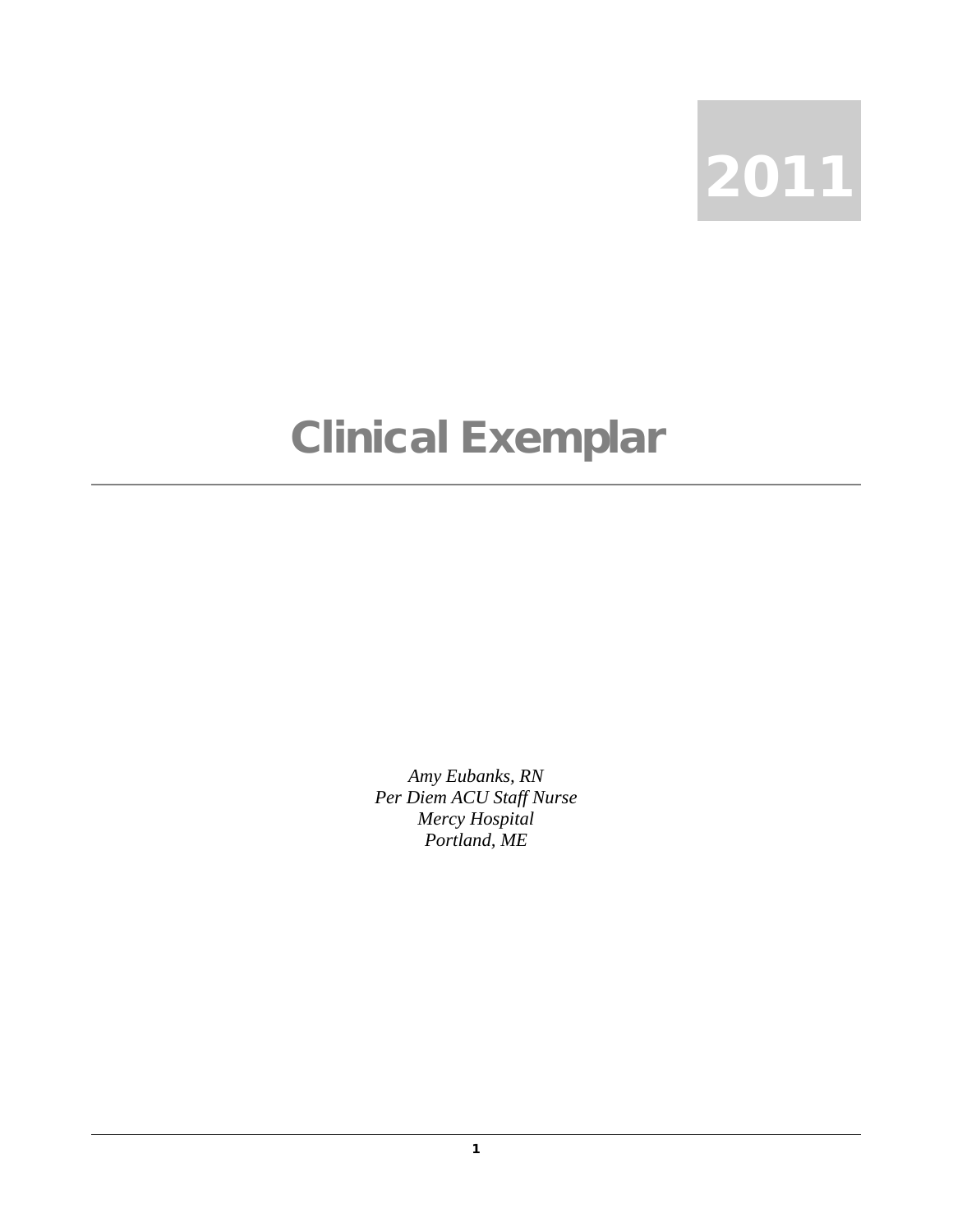## **Story**

# 13

## **GIVE ME A BOOST!**

 ultiple post-it notes littered the front of the chart as I pulled it from  $\sum_{\rm{ultiple\ post\text{-}it\ notes\ littered\ the\ front\ of\ the\ chart\ as\ I\ pulled\ it\ fro}}$ even without me reading the words. As I glanced at the notes I got a brief

summation of my next patient - "Reiki<sup>1</sup> nurse to arrive at 0830", "anesthesia to see on arrival", and several other quick notes about Hayden. On this busy morning in the ACU, I sighed as I realized that I would not be able to move quickly with this patient. Without even cracking the binding of the chart I knew this was going to be a complex case.



Hayden was scheduled to have an All American2 with a popliteal nerve block to be administered preoperatively. A review of her health history indicated that she had an extensive surgical history as well as some other mental and physical diagnoses. As I stepped into the waiting room to begin the admission process I met her mother, her father, her care companion, and a nurse who specializes in Reiki treatment. My immediate sense was that this was going to be a team effort; I would be providing the logistics and framework of the preop process while the people closest to Hayden helped to keep her calm and comfortable. She was a bright and cheery girl despite the slight sedation that was setting in from a home dose of Valium. I assumed that perhaps the IV insertion would be her biggest fear but actually she was most frightened of the block. With time as an enemy (just the initial greeting took longer than average), I hurried to get Hayden checked in and changed into a gown to allow for the Reiki treatment. We had discussed as a group that doing the treatment right away would allow for the most relief and efficacy. As she changed we discovered that our paper gowns would be a sensory issue for Hayden and were able to accommodate her with a cloth gown. As she and her mom labored through the changing process I could hear the mother quietly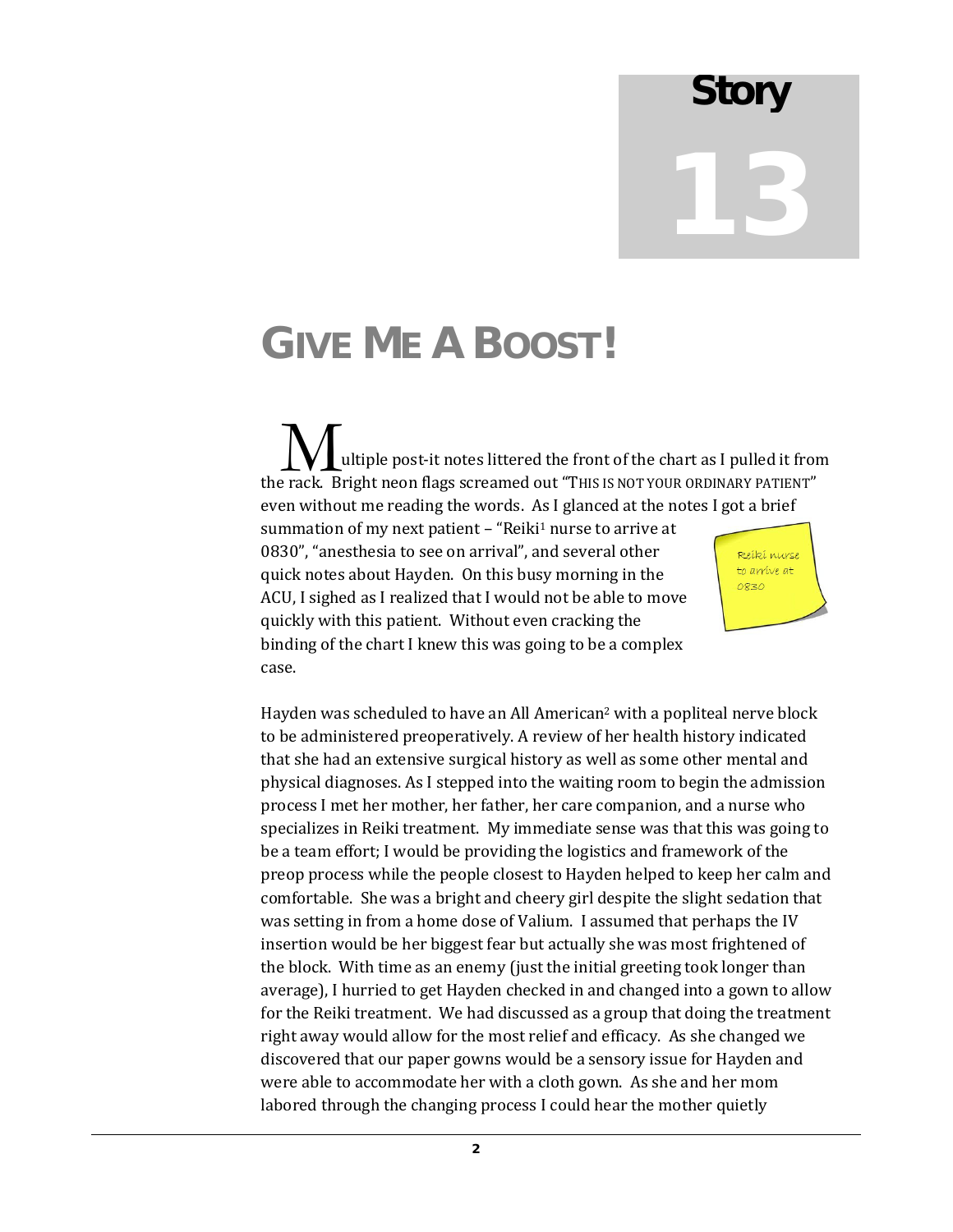negotiating, bargaining, and calming Hayden as her anxiety mounted. Meanwhile, I brought the anesthesia provider up to date on the case and asked him to obtain consent right away thereby allowing me to give the previously ordered anxiolytic. The father then talked with the doctor about Hayden's fear of the block and negotiated a plan to have the block performed in the operating room versus in the ACU.

With Hayden gowned and on the stretcher with the O.R. time approaching all too quickly, we decided to have the Reiki performed prior to IV insertion. I gathered supplies and did the remainder of the paperwork as Hayden received the treatment. In an environment that is often full of hustle and bustle, this 10 minute period of time in the far corner of the ACU was actually quite serene. Hayden's mom remained at her side for the entire process, an active partner in each part of the morning thus far.

As I stepped to the bedside to finish the admission process, I found Hayden relaxed and quietly listening to her iPod. My approach to communicating with her required a delicate balance between honoring her as a consenting adult while I relied on her mom as a resource for information and support. I had a sense that Hayden had worked hard to gain her independence and I did not want to minimize that. Yet, I could see that the stress of surgery and the medications had forced her to retreat to a more child-like state than was her norm.

The IV insertion went smoothly with Hayden declaring it was easy. During the process I witnessed her mother ease Hayden through an intestinal spasm – brought on by a recent flare up of her Crohn's disease – with the most amazing skill. She expertly used visualization and a countdown method all while demonstrating the release of the spasm with her hand going from clenched fist to open hand. Hayden felt relief – and so did I. It was at this very moment that I knew that the mother was going to be exactly what Hayden needed during her emergence from anesthesia.

*It was at this very moment that I knew that the mother was going to be exactly what Hayden needed during her wake up from anesthesia.*

With my patient ready for surgery I signed her out and proceeded to my next assignment. As I admitted and discharged several patients over the next few hours, I wondered how Hayden and her family were doing. Would she have a rough emergence from anesthesia? Was the mother weary from her duties at the bedside? With my shift ending in the early afternoon, I wasn't sure I would have the chance to see the outcome. So often in the ACU, we only get a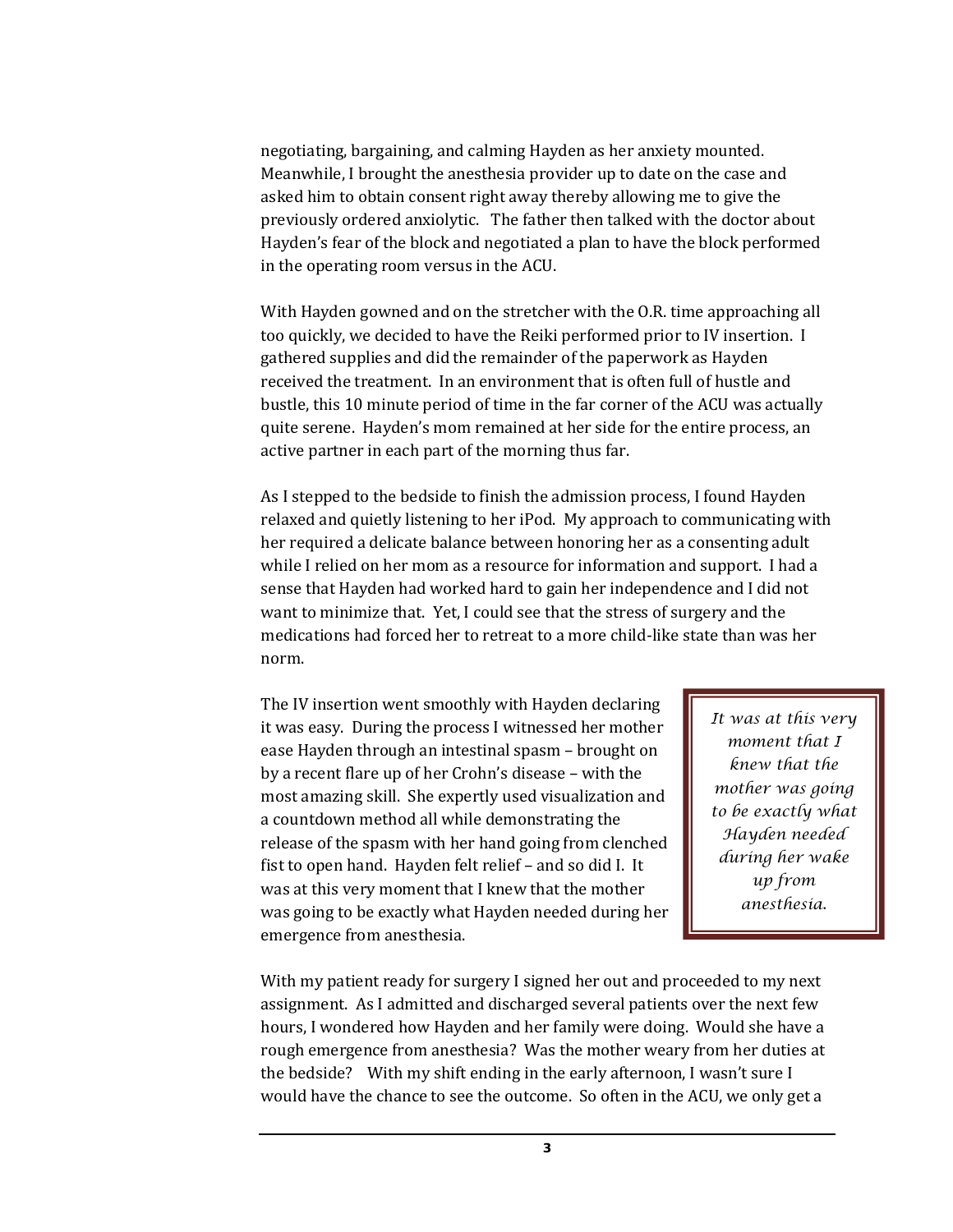snapshot of the patient's day. But as luck would have it, I got a call from the PACU nurse letting me know Hayden was ready to enter phase II of recovery.

Hayden looked sedated and was crying out repetitively "I have to PEE!" Had I not cared for her preoperatively, I might have dreaded the scenario I was viewing. But, knowing that her previous experiences with emergence from anesthesia had been extremely rough, I was celebrating right along with the PACU nurse and the mom. We were witnessing a victory! Hayden was on the other side of surgery, waking up enough to move through the steps of recovery, but sedated enough to help her cope. After receiving report from the PACU nurse, I took a breath and prepared to lock arms with the mother as we coaxed Hayden through the final phase of the day's journey.

Hayden was perseverating on her need to use the bathroom and I listened as her mom used a trip to the toilet as leverage to get her daughter to become alert enough to eat a few bites of popsicle. As they jockeyed and bargained, I obtained vital signs and did a quick assessment. Hayden was stable, drowsy, but aroused enough to argue with her mom and to cry out again "I have to PEE!" I suggested that we get her to the toilet and help her feel some relief. As we negotiated the transfer, the mother was in charge of coaxing Hayden to stand, sit and urinate while I was in charge of protecting the operative foot



housed in a large splint. At this point, the mother eased into being in charge of Hayden's behavior and alertness while voicing her insecurities about caring for the foot. It worked perfectly, because I was well versed in how to care for the operative foot and less secure in how to meet Hayden's complex post anesthesia needs.

With a successful trip to the bathroom under our belts, we returned Hayden to the bay and began to discuss a discharge plan. Once again, time was not on our side. Both parents expressed that they wanted to leave with their daughter sedated in order to make the hour-long drive home and a stop at the pharmacy tolerable. As we worked through a review of discharge instructions, obtaining a script for a bedside commode, and discussing the actual plan for getting her into her house in this drowsy state, Hayden seemed to retreat further into herself. This seemed to be her way of coping with all of the sensory stimuli around her. With the smallest tug of her ear (a strategy obviously used in the past), her Dad was able to rouse her immediately, much to Hayden's distaste.

As I sat, side by side with the mom, hatching our discharge plan, I stopped for a moment. Somewhat awkwardly I stumbled with words to express how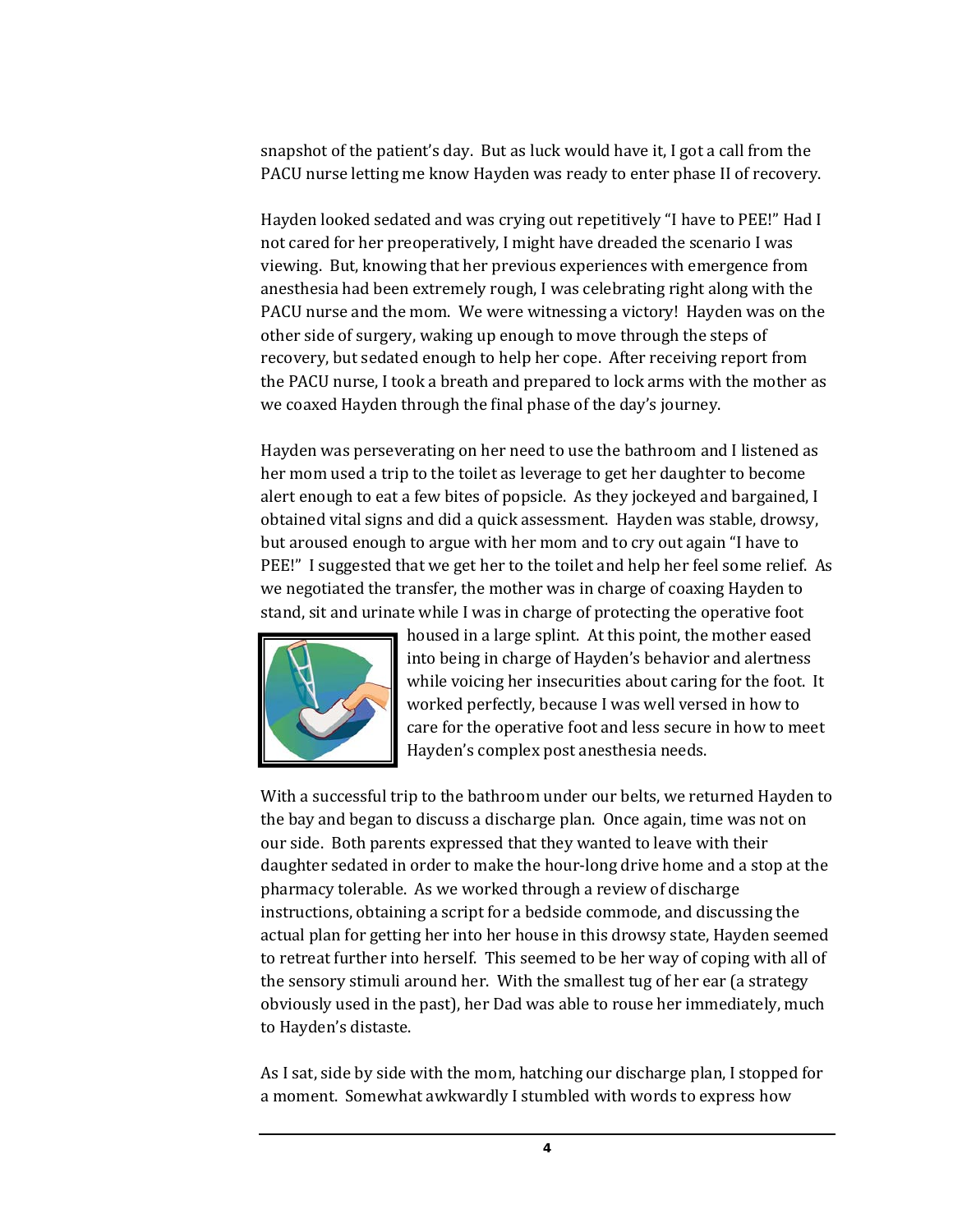impressed I was with how she had cared for her daughter on this day. I wondered out loud if I, as a mother too, could do what she had done. She thanked me for my clumsy compliment and said that I was the second nurse to shower her with such praise today. And while she graciously accepted my words, she endearingly turned the spotlight to Hayden. She pointed out that today we had only had the chance to see part of her daughter and because of the nature of the day we were forced to focus only on her weaknesses. She asked if I might give her my email address so that she could share with me a piece she had written for Hayden's graduation day. She went on to express that what we hadn't had a chance to see on this day was her daughter's spirit. Then, she talked with me about her experience on this day. She said that this was one of only two times in her many hospital endeavors that she felt that she was invited to be part of Hayden's team and was not treated as an "overbearing, helicopter mother".

"I have to PEEEE!" Hayden jolted us back into focusing on her. It seemed we had a perfect moment to leverage her into getting dressed. Once again, a trip to the toilet gave her mom the ultimate bargaining chip. As we assumed our roles, me in charge of the foot and mom in charge of everything else, we got Hayden dressed, to a wheelchair and back to the bathroom. Perhaps exhausted, she seemed even a bit drowsier and experienced a wave of nausea. All of a sudden I felt a pang of doubt about sending her home without her being more alert. But Hayden's mom insisted it was time to go. She was getting increasingly worried about the ride home and feared that Hayden would become fully awake. And so, I trusted in the woman who had traveled a much longer journey with Hayden than I. With a pink bucket in her lap and a cold cloth on her neck, I discharged her. My charge nurse, with a look of doubt on her face, asked me "Is she going to be ok?" and I confidently responded "Yes, she has a great team around her."

A few days later, I got home from a particularly tiring shift. There in my email box was a message from Hayden's mom.

"Hayden is doing really well after her foot surgery on Monday. It's Wednesday afternoon and she's returning to her own amazing spirit. Thank you (and everyone) again for the care and concern you gave to Hayden and to us. [Her dad] and I were talking on the way home while Hayden was zonked out about how everyone worked together for Hayden – and how wonderful it was as parents to be listened to and valued in our efforts to make this day as easy as possible for Hayden.

I really appreciated your words about our family. I said to you that on Monday you only got to see Hayden in distress – that she is so much more than her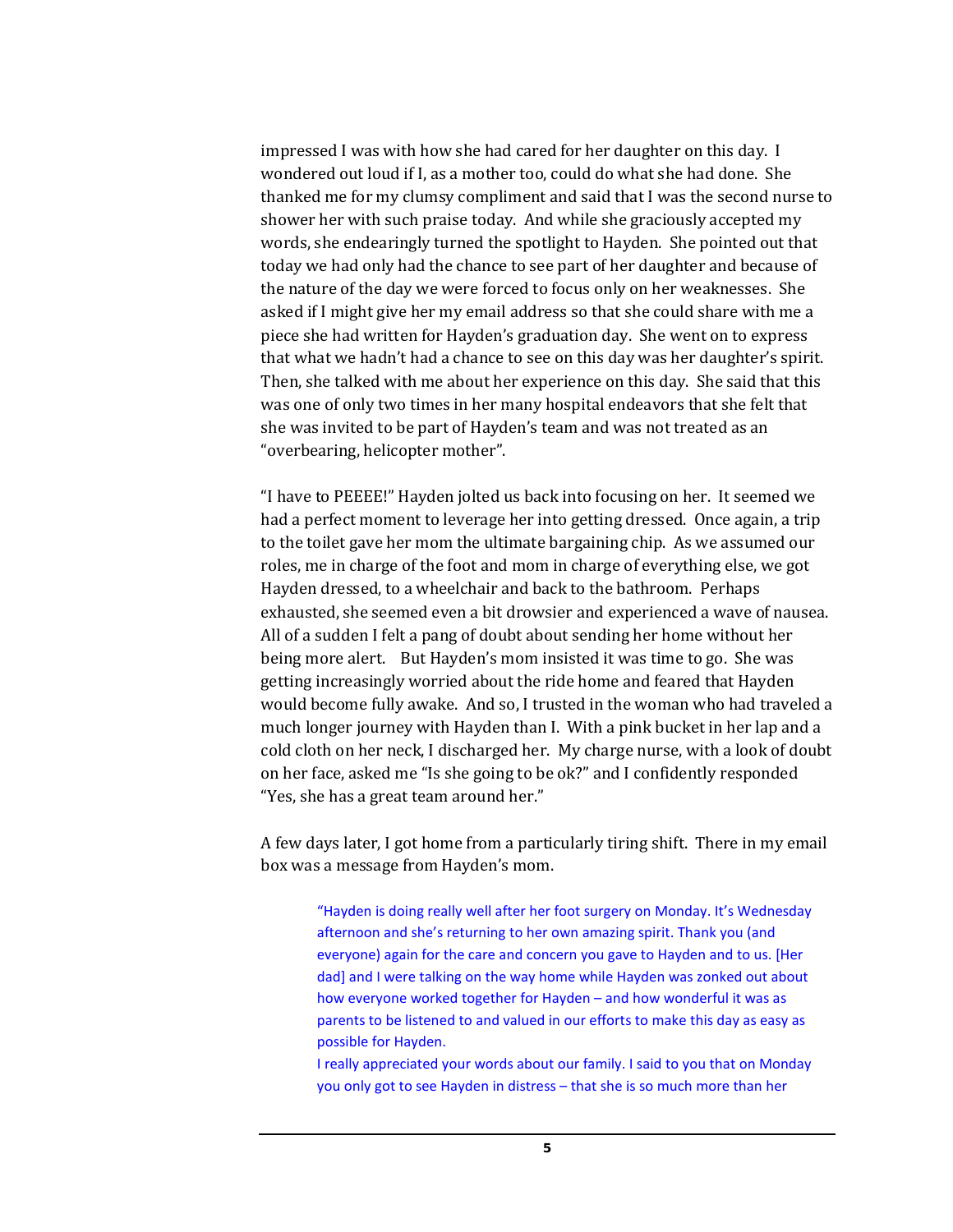#### 'diagnosis'. I wanted to email this piece I wrote for Hayden's graduation from high school."

I went on to read the essay titled, "A Graduation Thank You", also known to our staff now as "Give me a Boost." Through teary eyes, I read the piece again and then reflected on my day with Hayden. In this moment, I was reminded of all of the reasons I became a nurse. In the everyday hustle of ACU nursing, it is easy to become numbed and discouraged by the demands. And yet, every so often I encounter a patient that reinvigorates me and refills my spirit. Hayden unknowingly had "given *me* a boost."

References

- 1. <u>Reiki</u>: An alternative medicine treatment in which healing energy is channeled fatigue. from the practitioner to the patient to enhance energy, reduce stress, pain, and
- 2. ALL AMERICAN: An innovative operative approach to reconstruct the flat foot deformity. The term "All American" came from the fact that the surgery involves multiple procedures, all utilized at once. The procedure, sometimes called the "Manoli-Pomeroy Procedure", involves shifting the calcaneous, then taking bone from the

*Hayden was a Mercy baby from the start – and that she was back where she began for her surgery – at Mercy. Everything eased inside for me then.*

iliac crest to reconstruct the arch. At the same time, a tendon transfer is then utilized to reconstruct the dysfunctional posterior tibial tendon.

### Additional Email Follow-Up

Hayden is doing incredibly well – she is amazing us, as usual. This morning I came in from my "garden walk" with the dogs (much more ordinary than it sounds) and caught Hayden on her knee-wheelie at the microwave making herself breakfast. She and [her dad] named her knee walker Luke – as in Luke KneeWalker.

Yes, you have my permission to reprint "A Graduation Thank You." Your request has come at a time when my world, by necessity with Hayden's surgery, has felt very small. It is heartwarming to know that my letter to Hayden's "Boosters" will be read by so many. I have sent this piece out to other friends/families with similar lives, and have heard back from people as far away as Ontario. Although my initial letter included Hayden's name, I chose to take it out of the one that I sent out to others – even with Hayden's permission to include her name. I wanted A Graduation Thank You to be about every child and his/her family and community. Please, include this on your web site. I'd welcome any feedback that comes your way.

I may have mentioned to you that Hayden is a Mercy baby. She was born at the State St. hospital almost 20 years ago. I had been working for Mercy for just about a year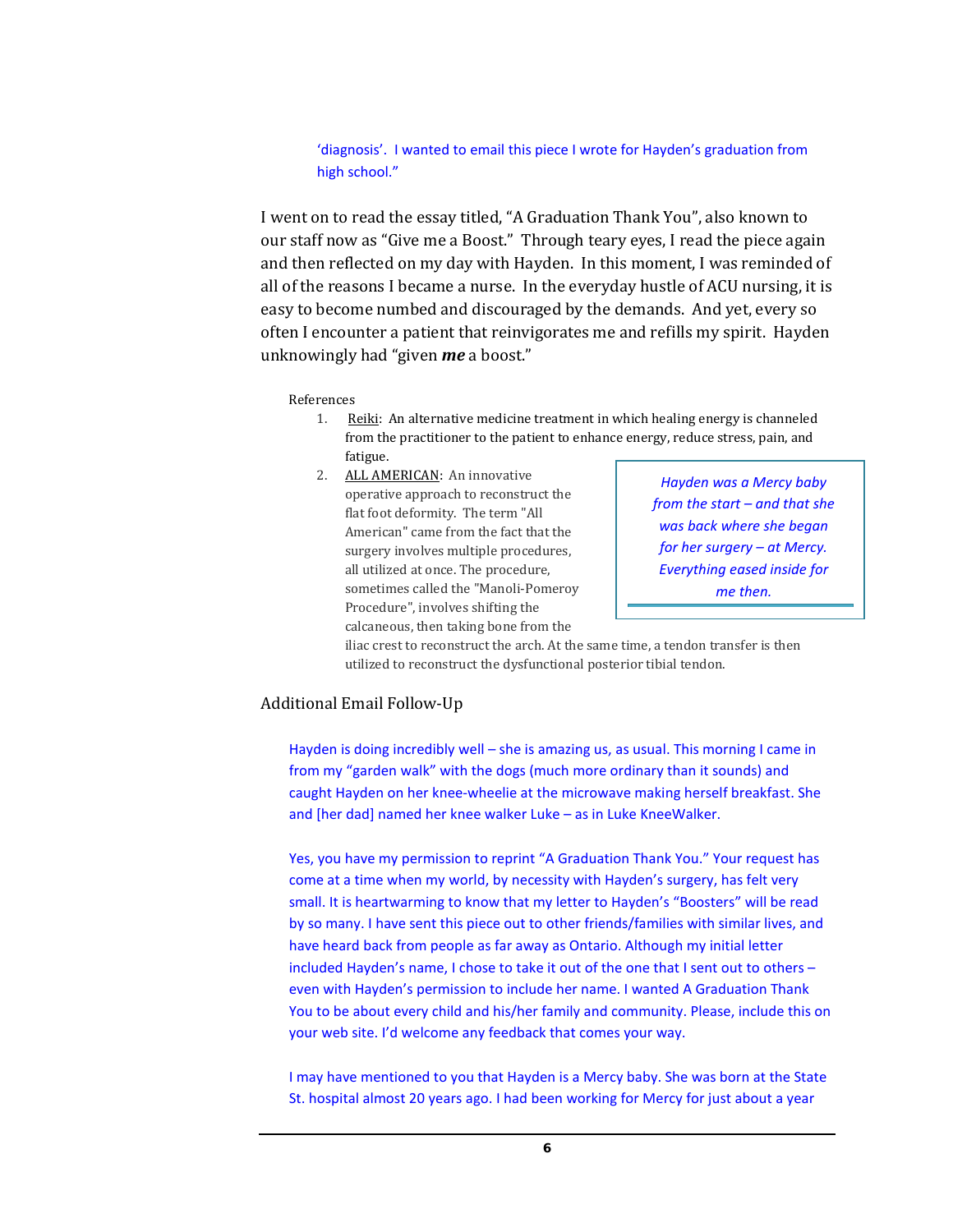and had the "patient experience" that was part of my new employee orientation – Our family was respected, valued, and honored during my stay at Mercy then, and again, last week.

I confess to a little (alright, a lot) of anxiety myself the day of Hayden's surgery. At one point I was gazing out the windows in the waiting room and realized that Hayden was a Mercy baby from the start – and that she was back where she began for her surgery – at Mercy. Everything eased inside for me then.

Thank you – "Hayden's Mom"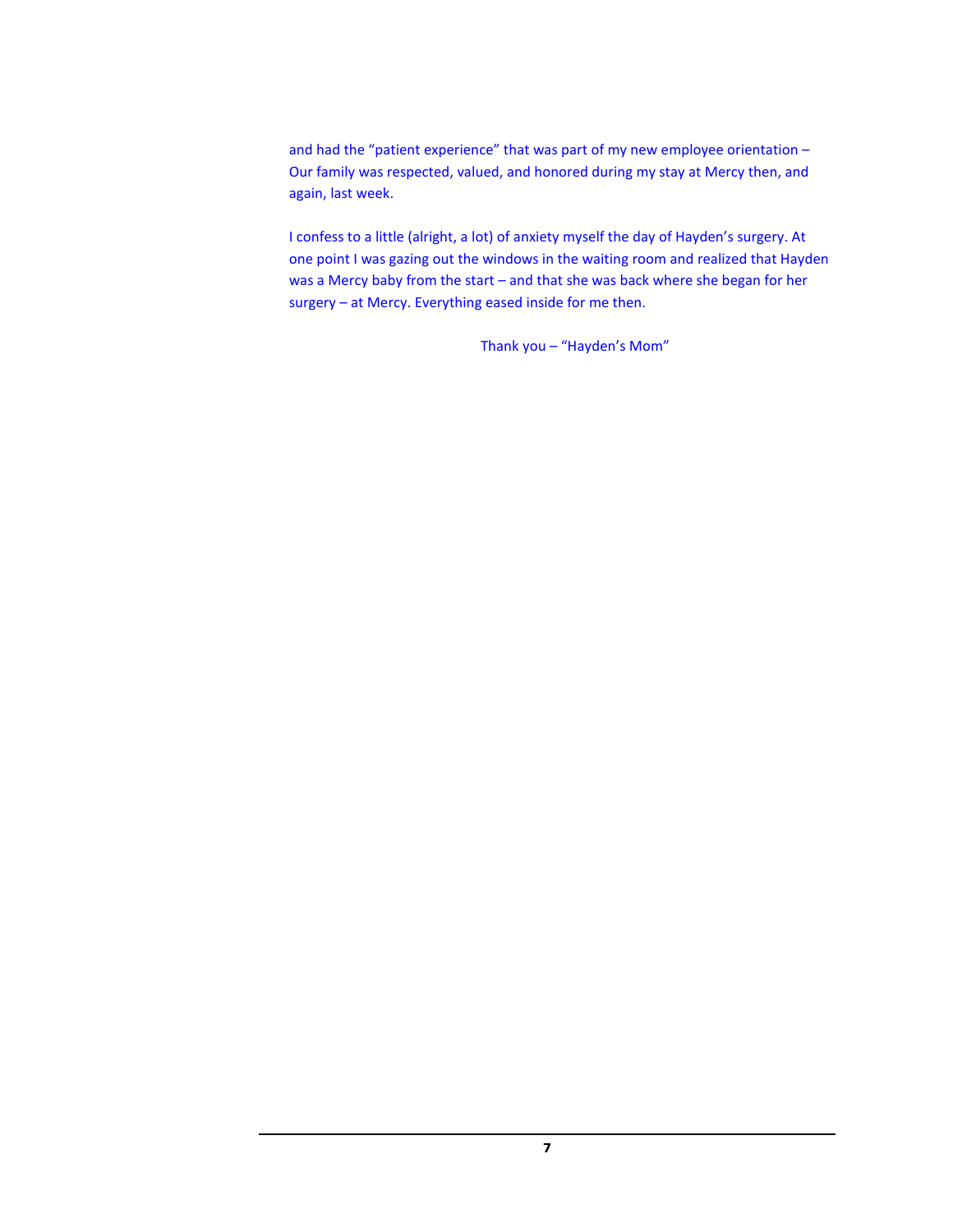#### **A Graduation Thank You**

Give me a boost Mommy," she says as she reaches for the water fountain, the counter, the school bus steps. "Boost me up!" she demands impatiently as she lights onto the back of a horse with hooves the size of her backpack, as she runs to the swings, as she reaches for the boat ladder after tubing across the lake.

My daughter has never been shy about asking for a boost. She learned early that some kids need a boost more than others. It was third grade when she came home from school, crying. The day had arrived that we had agonized over - the day when she realized that not every kid had occupational therapy, developmental therapy, speech therapy and meetings where all of her teachers got to talk about her.

She had always felt sorry for the kids who didn't get extra time with their very own teacher, jumprope and silly putty in school, and stickers from the front desk lady. She had just started riding horses and didn't know that it was called therapeutic riding – she just knew that she was standing on top of a horse and no other kid was.

That day in third grade she just knew that the other kids were reading bigger books and "doing stuff with the clock" that she didn't get. She came home and stood in the upstairs hallway – hunched over, peering through dirty glasses, sobbing and saying "they think I'm stupid. Do you think I'm stupid Mommy?"

I said "no, I don't think you're stupid. I think you need a boost." I told her that different kids grow at different times and that everyone, everyone, needs a boost. I told her about my friends who boosted me up – and that some of those friends boosted me by helping me boost her. We talked about the front desk lady at school who, every time she gave her a sticker for riding a noisy crowded school bus, gave her a boost.

Our daughter went back to school the next day knowing that she was different. That some things would be harder for her than for other kids. That math and reading and sitting in a circle were probably always going to be better with a boost. "Boosting up" became secret code for us. When a new friend would come to play she would ask me to stay near in case she needed a boost. When her little sister was learning new things she would glare at me over the top of her glasses and say, "Boost her Mom!" At times she'd talk about another kid, struggling through recess, middle school dances, or the high school cafeteria and say "she just needs a boost."

We've all heard that it takes a village to raise a child. My daughter's village is full of teachers, professionals, advocates, friends, family, neighbors, and the community that she has created around herself. Each of them has with effort, grace and ease, perhaps without knowing, given her a boost.

My daughter graduated last Thursday from York High School. She graduated with a gold sash around her neck – with honors. She did not receive any awards or scholarships. She was so worried about messing up the marching or not lighting the candle that she cried in frustration. One of her teachers left a small white pen light to use instead of a candle in case she needed it, and she didn't need it. Many of us practiced marching with her so she wouldn't make a mistake, and she did. She was boosted through yet another new, terrifyingly wonderful step on her journey.